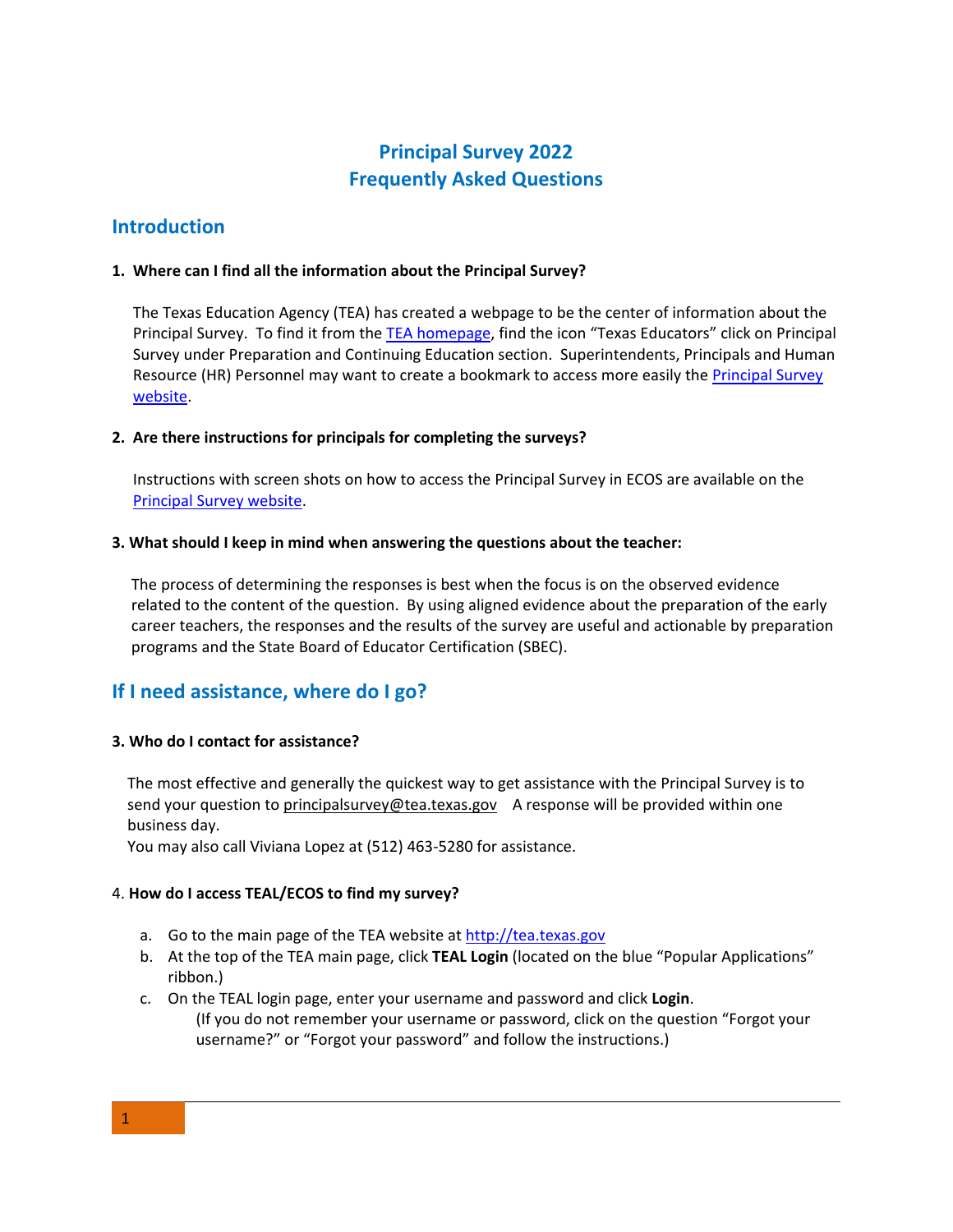- TEA ID number. This will take you to the blue ECOS main menu.  (**DO NOT** select **Educator Certification Online System for Entities: General Access District Principal Survey**. If you do, it will take you to a green screen and you will not have a link to the  $survey(s)$ . survey(s). e. The next page is your Personal Educator Profile. You may update if you wish and then click to d. Once you are logged in, click the blue *View My Educator Certification Account* link above your
- continue at the bottom of the page.
- **NOTE**: If there is no "Principal Survey" button, then contact your district's HR representative f. On the main menu, click **Principal Survey.**  who can assign principal surveys for the campus **OR** email TEA at: [principalsurvey@tea.texas.gov](mailto:principalsurvey@tea.texas.gov)

Include the following information in your email:

- Campus Number
- Principal's name
- Last four digits of principal's social security number
- g. Click the **I agree** button to agree that you are responsible for the accuracy of survey responses.
- h. The Principal Survey should appear.

**NOTE:** If the Principal Survey does not appear, check to make sure that you clicked the button on the left side "**Principal Survey**" and "**I agree**."

If the Principal Survey still does not appear, please send an email to:

[principalsurvey@tea.texas.gov](mailto:principalsurvey@tea.texas.gov) explaining your situation and someone will contact you within one business day.

## **5. If my list of teachers is not correct, what do I do?**

 If there are incorrect teachers on the survey list, you can remove the teachers from the list. In addition, you can add teachers to the list if you are confident that they are first-year teachers from a **Texas** education preparation program. Principals can also contact their district's Human Resources (HR) representative/contact to remove and/or add teachers. Please note that the system will provide the system to accept the removal. For any additional assistance, please send an email to: you with a dropdown menu for reasons a teacher needs to be removed. You must select a reason for [principalsurvey@tea.texas.gov](mailto:principalsurvey@tea.texas.gov) 

# **Survey Timeline**

## **6. If I am principal, when will I have access to the surveys?**

 Certification Online System (ECOS) on **Monday, April 4, 2022**. When you access your educator profile, the Principal Survey button will be on the left side of the blue screen. HR personnel will need to access surveys through the green screen. If you have not created a TEA Login (TEAL) account then The surveys will be available for principals through the TEA educator profile in the Educator you must access the TEAL instructional documents on the TEA Principal Survey website for principals, superintendents, and HR to ensure access to ECOS.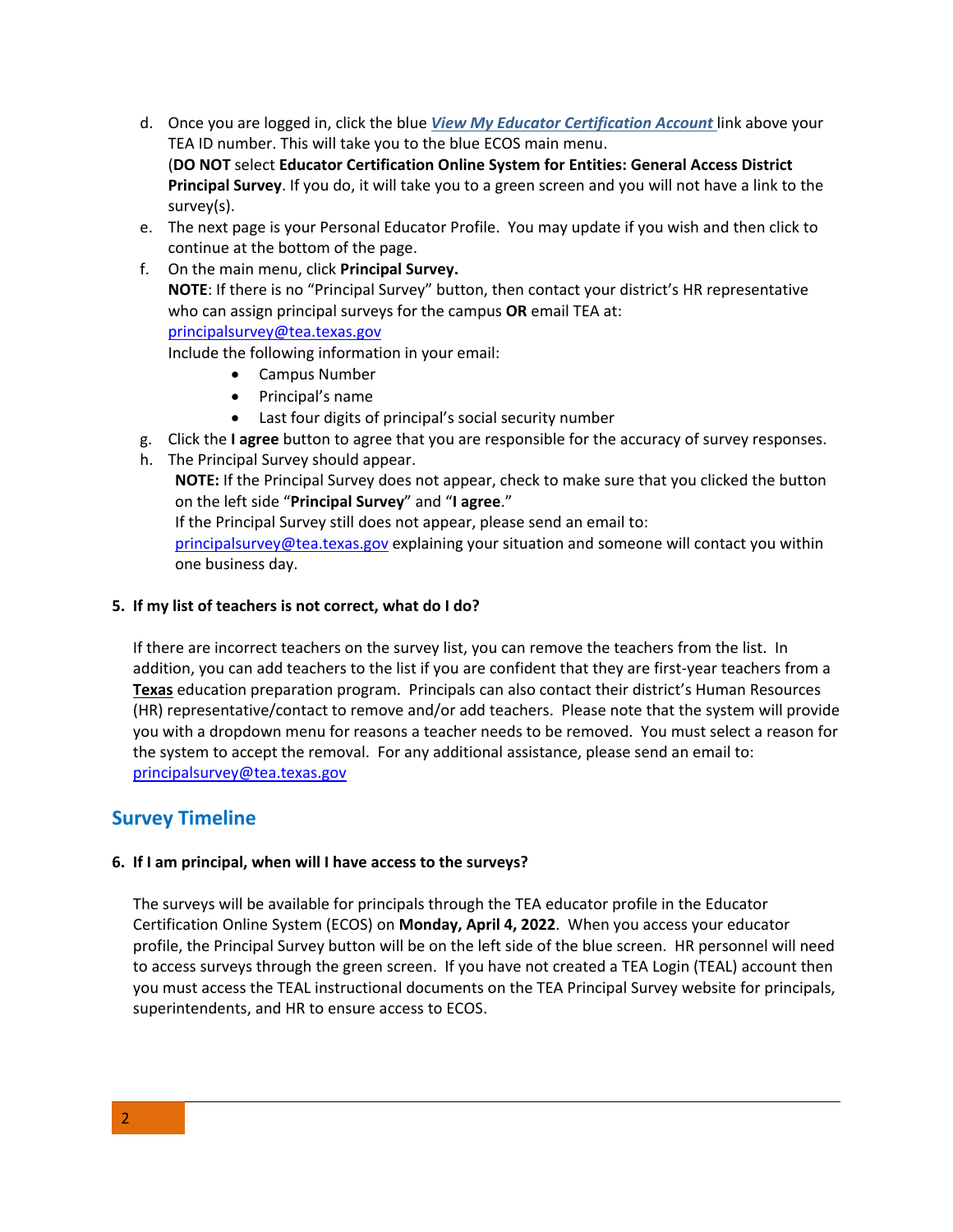#### **7. When do I have to submit the surveys?**

The deadline for submitting all Principal Surveys is **Wednesday, June 15, 2022, by 5:00 p.m.** 

## **Who completes surveys about whom?**

#### **8. For which teachers must I complete a survey?**

 example, if a teacher is in his/her first year on a campus, but has six years of teaching experience Surveys must be completed for teachers in their first year of teaching service (experience). For somewhere else, no survey is needed on that teacher.

 The educator preparation program is pre-populated for each individual first-year teacher. If a teacher is a former para-professional, that experience does not count toward teaching service. The first-year teacher must have been on campus for at least five months.

 If a teacher is assigned to multiple campuses, the principal that is assigned more time with the teacher at their campus is expected to submit the survey in their roster to ensure that only one work with the first-year teacher by asking them to complete a hard copy of the survey and including survey per teacher is submitted. The principal may request information from other principals that their input into the survey, as appropriate.

#### **9. Is it possible to earn Continuing Professional Education (CPE) credit for completing the surveys?**

 Upon completion of the training module, principals may download a certificate for having viewed the Yes, the Texas Education Agency will award CPE credit hours for completing the principal surveys. training and read all the information provided for a total of 1 hour CPE credit. In addition, each survey completed and submitted will 1 hour CPE credit. Each survey takes approximately 15 minutes.

## **10. Is this survey for all first-year teachers, or just those teachers who became certified through an alternative certification program?**

 This is for all first-year teachers who were certified or interns in an alternative certification program, a post-baccalaureate, or a traditional Texas educator preparation program.

#### **11. What about teachers who attended multiple preparation institutions/programs?**

 certificate will be considered. This is the educator preparation program listed on each individual Only the institution which recommended the first-year teacher for a standard or probationary teacher's survey.

### **12. Does a survey need to be completed if a teacher with one-year of experience was certified from an out-of-state teacher preparation program?**

No. This survey applies only to **Texas** educator preparation programs.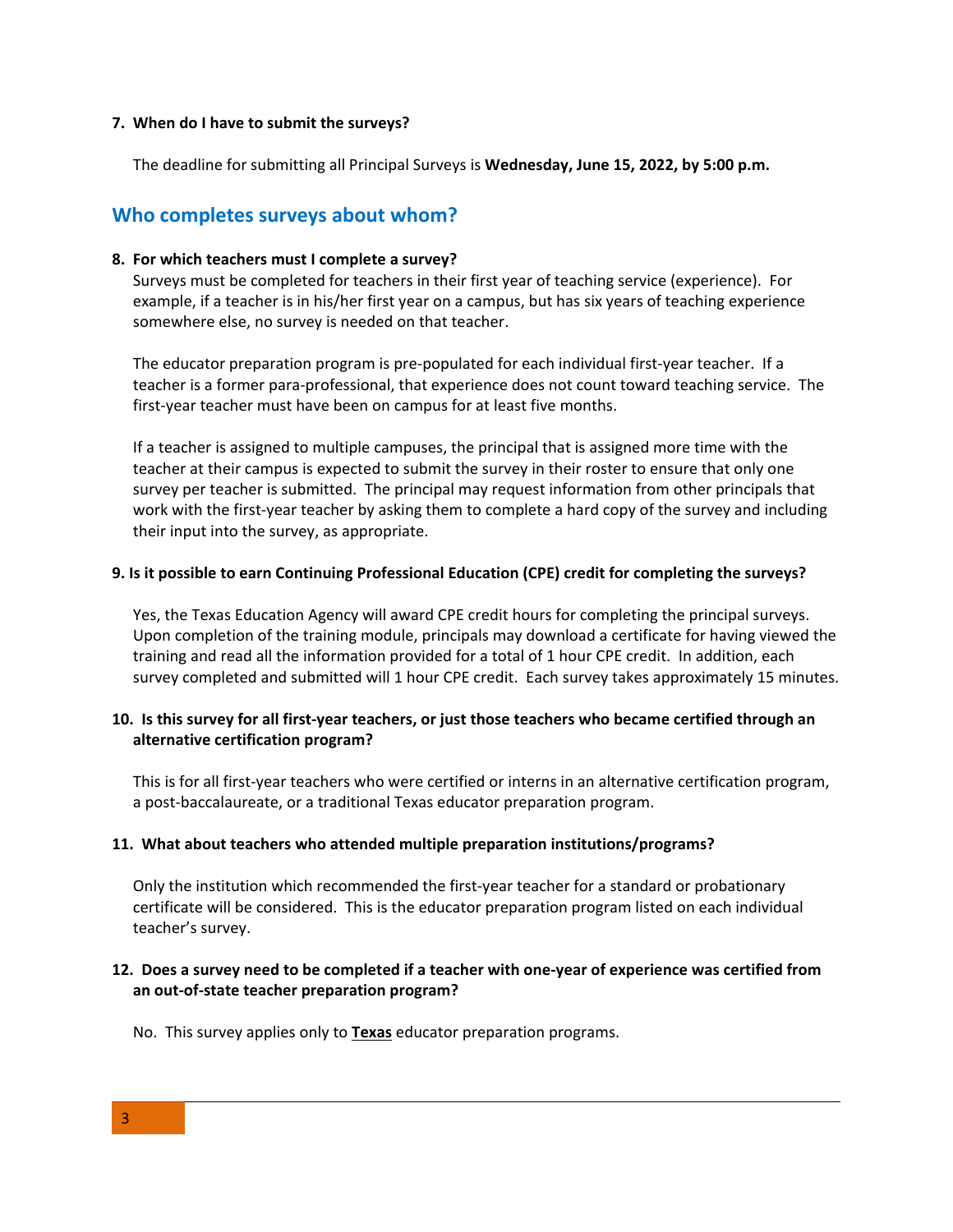#### **13. Do charter school principals need to complete principal surveys for first-year teachers?**

 Yes. Charter school principals are responsible for completing surveys for any first-year teacher on their campus.

## **14. If a teacher is released due to budget cuts or non-renewal, am I required to complete a survey on that first-year teacher?**

 Yes. It does not matter if the teacher has been released or non-renewed. If the teacher taught on campus for five or more months, a survey must be completed.

## **Associating Teachers with Principals**

#### **15. Will I get a survey for each teacher? Is there a "one-on-one" match?**

 Yes, there is a one-on-one match. The surveys are pre-populated with the name of the teacher and the name of the educator preparation program. Principals will complete a survey designated for each first-year teacher as long as that teacher has been teaching at their campus for a minimum of five months.

#### **16. What if I am retiring or changing campuses or school districts?**

 Please complete all the first-year teacher surveys before leaving the district. The Superintendent/HR contact can assist in ensuring this has been done before exiting the campus/district.

## **For Superintendents and/or Human Resources Staff**

## **17. Can the HR administrator or superintendent also have access to check the status of survey responses?**

 green screen. They must have applied for access thought the TEAL system to add the District Yes, HR administrators have access to a portal on the Educator Certification Online System (ECOS) Principal Survey application where the surveys reside. Each human resource staff member is responsible for monitoring the district's Principal Surveys.

## **18. When will the Superintendent/HR contact be able to access the lists of principals and teachers?**

On **Wednesday, March 16, 2022**, HR administrators will have access to the Principal Survey to verify principals and first-year teachers in the ECOS system.

### **19. Are there instructions for the Superintendent/HR contact on how to access and monitor the principal survey?**

 Instructions with screen shots on how to access and monitor the Principal Survey in ECOS are available on the [Principal Survey website.](http://tea.texas.gov/Texas_Educators/Preparation_and_Continuing_Education/Principal_Surveys_to_Evaluate_Educator_Preparation_Programs/)